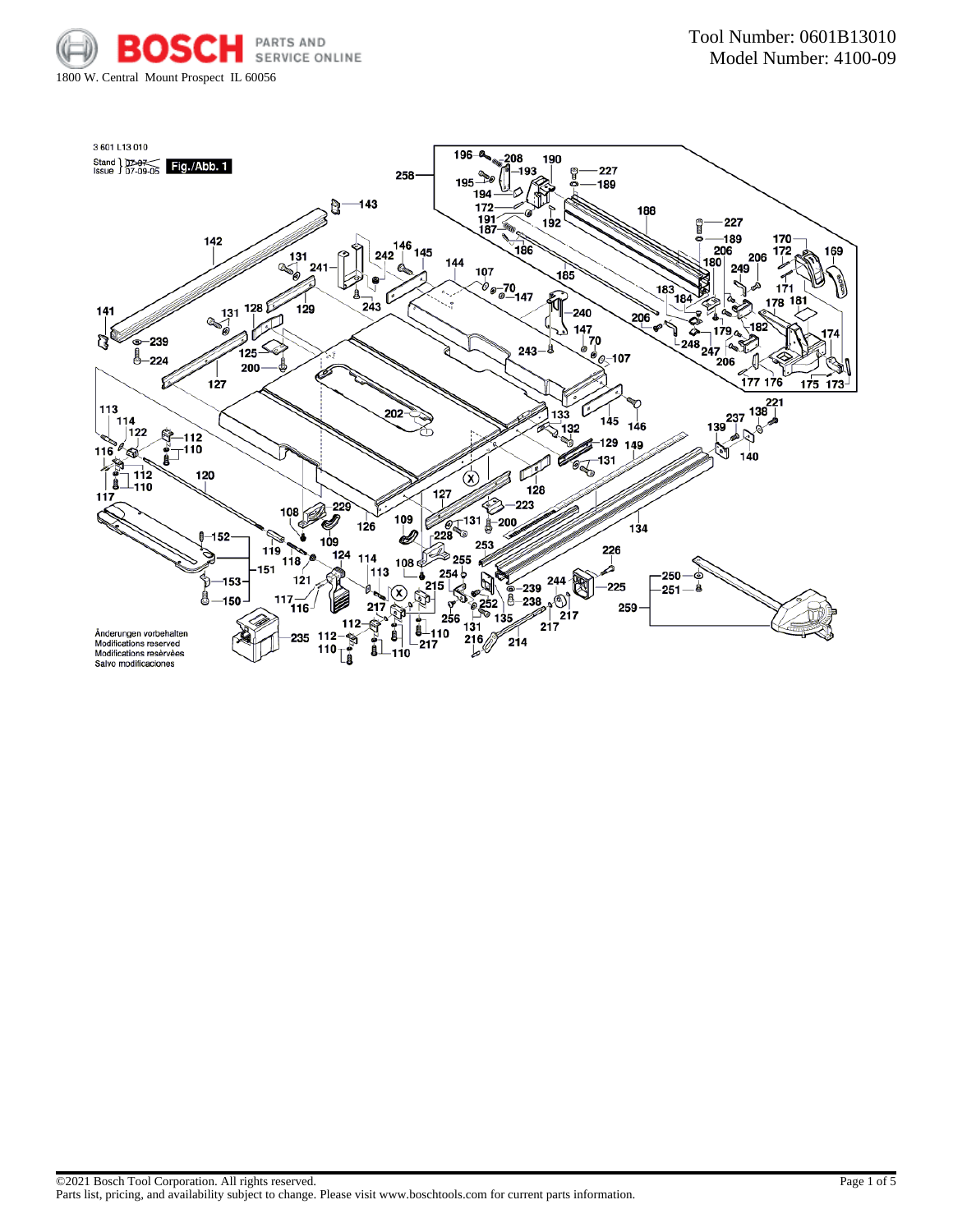



 $64 - \circ$ 

Änderungen vorbehalten<br>Modifications reserved<br>Modifications resèrvèes<br>Salvo modificaciones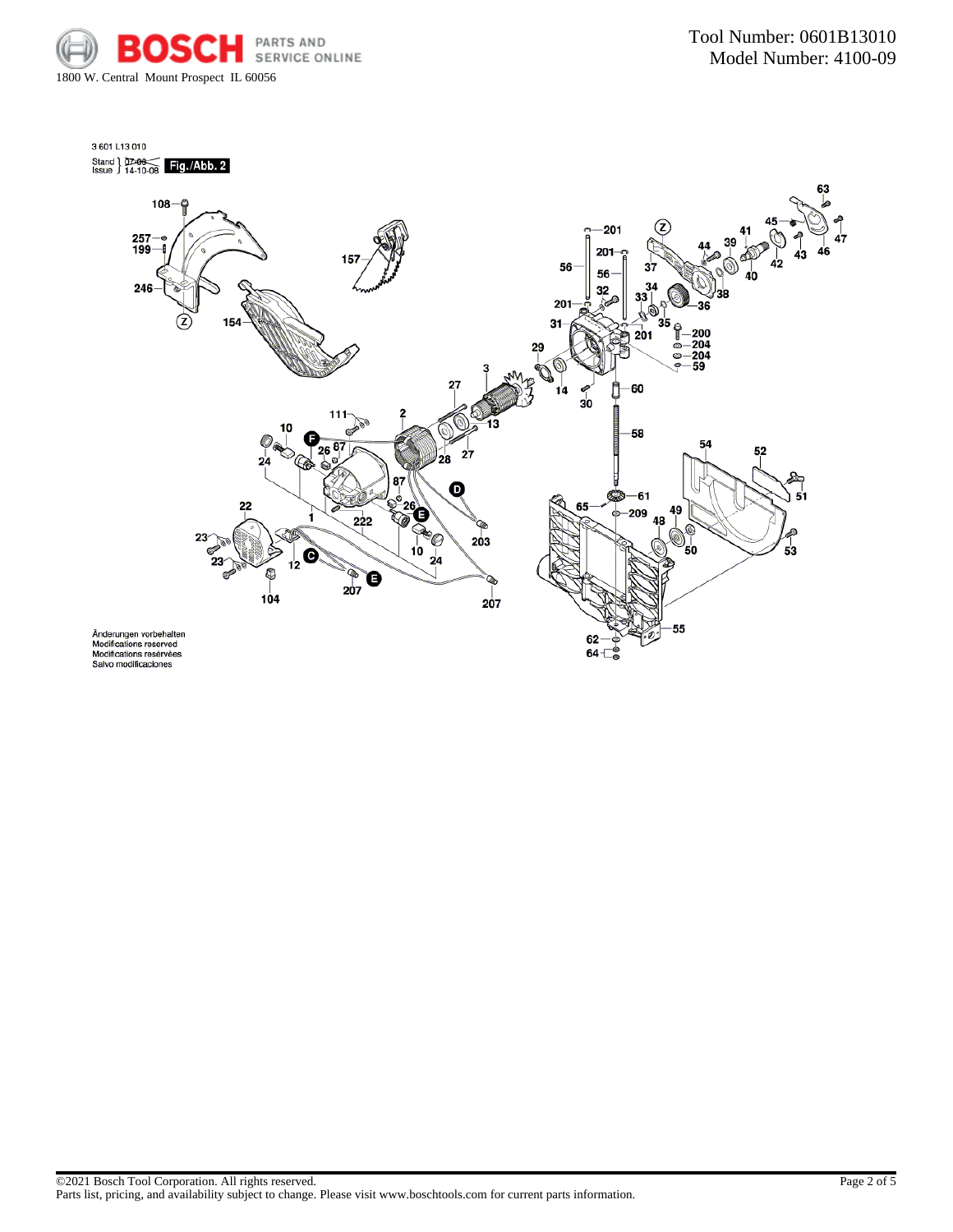

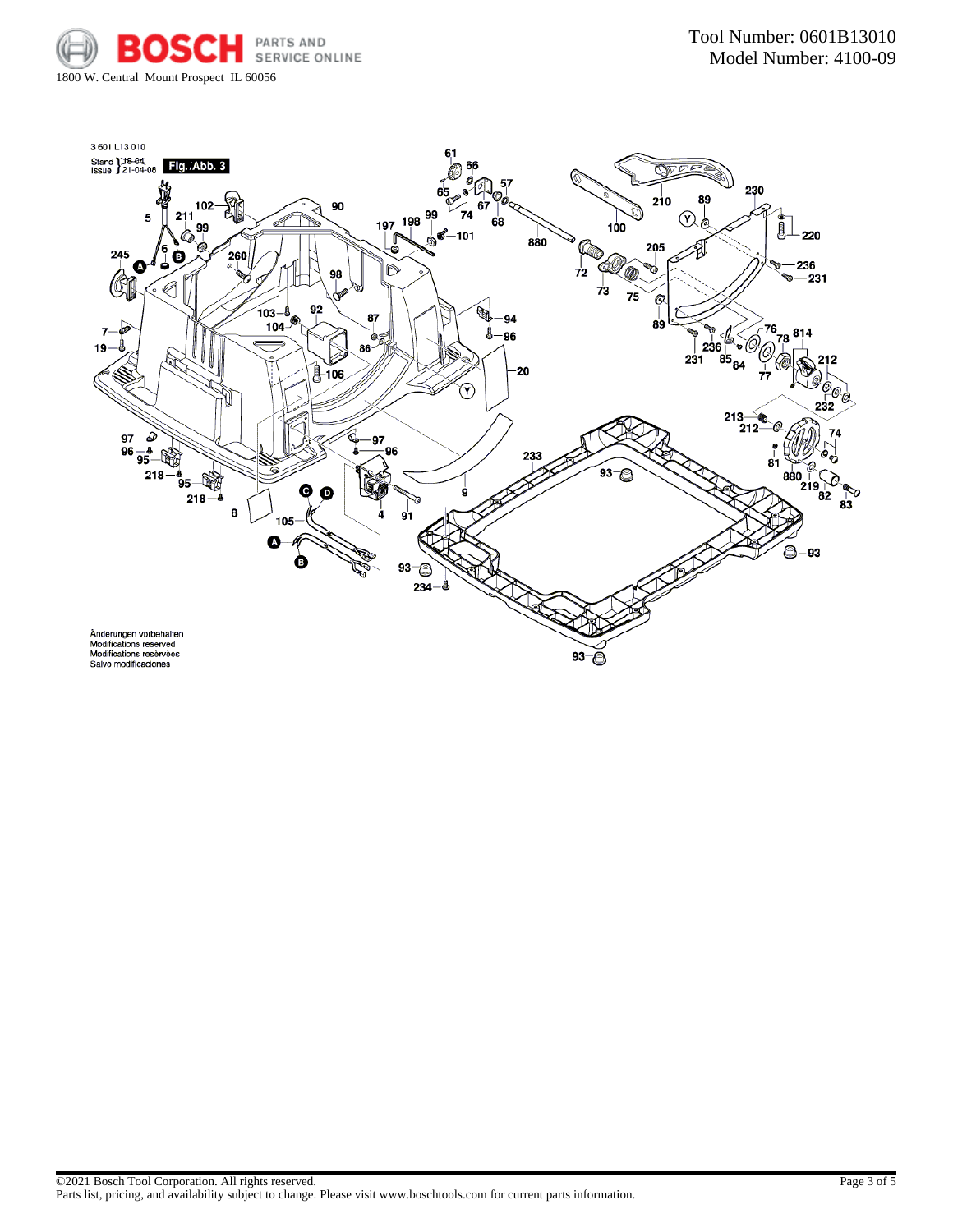

1800 W. Central Mount Prospect IL 60056

| Pos.         | <b>Part Number</b>             | Description                           | Pos.       | <b>Part Number</b>             | Description             |
|--------------|--------------------------------|---------------------------------------|------------|--------------------------------|-------------------------|
| 1            | 1 619 PA8 038                  | Motor Spare Parts Set                 | 66         | 2 610 997 277                  | Spring retaining ring   |
| 2            | 1 619 PA5 590                  | Field                                 | 67         | 2 610 997 212                  | <b>Mounting Bracket</b> |
| 3            | 1 619 PA5 591                  | Armature                              | 68         | 2 610 997 222                  | <b>Bushing</b>          |
| 4            | 2 610 950 037                  | On-Off Switch                         | 70         | 2 610 355 325                  | Spring Washer           |
| 5            | 2 610 996 945                  | Power supply cord                     | 72         | 2 610 996 933                  | <b>Threaded Bushing</b> |
| 6            | 2 610 950 038                  | grommet                               | 73         | 2 610 996 938                  | <b>Bushing</b>          |
| 7            | 2 610 358 842                  | Clamp                                 | 74         | 2 610 950 055                  | Screw                   |
| 8            | 2 610 950 039                  | Nameplate                             | 75         | 2 610 997 271                  | Spring                  |
| 9            | 2 610 950 040                  | Packaging Instructions                | 76         | 2 610 998 550                  | Plain Washer            |
| 10           | 2 610 997 207                  | Carbon-Brush Set                      | 77         | 2 610 997 299                  | Plain Washer            |
| 12           | 2 610 997 306                  | Speed governor                        | 78         | 2 610 997 298                  | Nut                     |
| 13           | 2 610 004 595                  | <b>Ball Bearing</b>                   | 81         | 2 610 950 058                  | Threaded Rod            |
| 14           | 2 610 911 927                  | <b>Ball Bearing</b>                   | 82         | 2 610 950 059                  | Handle                  |
| 19           | 2 610 358 841                  | <b>Attachment Screw</b>               | 83         | 2 610 950 060                  | Screw                   |
| 20           | 2 610 950 041                  | <b>Warning Label</b>                  | 84         | 2 610 950 061                  | Pin                     |
| 22           | 2 610 996 865                  | Cover                                 | 85         | 2 610 950 062                  | Pointer                 |
| 23           | 2 610 018 983                  | Screw                                 | 86         | 2 610 347 092                  | Plain Washer            |
| 24           | 2 610 916 802                  | <b>Brush-Cover</b>                    | 87         | 2 610 911 901                  | Self-locking nut        |
| 24           | 2 610 911 859                  | Brush-Cover                           | 89         | 2 610 996 929                  | End stop                |
| 26           | 2 610 911 569                  | Insert                                | 90         | 2 610 950 063                  | Screw                   |
| 27<br>28     | 2 610 911 929                  | Screw                                 | 91<br>92   | 2 610 997 294<br>2 610 950 064 | Screw<br>Screw          |
| 29           | 2 610 996 948<br>2 610 911 566 | <b>Rubber Ring</b><br>Bearing cover   | 93         | 2 610 358 846                  |                         |
| 31           | 2 610 996 863                  |                                       | 94         | 2 610 996 930                  | <b>Rubber Bushing</b>   |
| 32           | 2 610 945 505                  | Gear Housing<br>Screw                 | 95         | 2 610 950 065                  | Pickup Clip<br>Housing  |
| 33           | 2 610 950 042                  | Spring Washer                         | 96         | 2 610 950 066                  | <b>Switch Cover</b>     |
| 34           | 2 610 996 949                  | <b>Ball Bearing</b>                   | 97         | 2 610 990 504                  | Cable Clip              |
| 35           | 2 610 997 281                  | Spring retaining ring                 | 98         | 2 610 950 067                  | <b>Holding Spring</b>   |
| 36           | 2 610 997 208                  | <b>Toothed Gear</b>                   | 99         | 2 610 997 246                  | Nut                     |
| 37           | 2 610 996 869                  | Gear Cover                            | 100        | 2 610 996 880                  | Box Wrench              |
| 38           | 2 610 358 916                  | Spring retaining ring                 | 101        | 2 610 997 247                  | Wing Nut                |
| 39           | 2 610 997 210                  | <b>Ball Bearing</b>                   | 102        | 2 610 950 068                  | Protective Cover        |
| 40           | 2 610 950 043                  | Label                                 | 103        | 2 610 998 574                  | Screw                   |
| 41           | 2 610 993 102                  | Woodruff Key                          | 104        | 2 610 998 567                  | Cable Clip              |
| 42           | 2 610 996 932                  | <b>Bearing Sleeve</b>                 | 105        | 2 610 998 568                  | <b>Connecting Cable</b> |
| 43           | 2 610 950 044                  | Screw                                 | 106        | 2 610 997 297                  | Screw                   |
| 44           | 2 610 998 572                  | Screw                                 | 107        | 2 610 910 013                  | Washer                  |
| 45           | 2610996875                     | <b>Torsion Spring</b>                 | 108        | 2 610 950 069                  | Screw                   |
| 46           | 2 610 996 874                  | Locking Lever                         | 109        | 2 610 950 070                  | <b>Bushing</b>          |
| 47           | 2 610 996 876                  | Shoulder Screw                        | 110        | 2 610 950 071                  | Screw                   |
| 48           | 2 610 950 045                  | Warning Label                         | 111        | 2610998587                     | Screw                   |
| 49           | 2 610 950 046                  | <b>Clamping Flange</b>                | 112        | 2 610 996 921                  | <b>Holding Bracket</b>  |
| 50           | 2 610 950 047                  | Arbor                                 | 113        | 2 610 996 913                  | Pin                     |
| 51           | 2 610 996 879                  | Wing Screw                            | 114        | 2 610 996 917                  | Plate                   |
| 52           | 2 610 950 048                  | Shaft                                 | 116        | 2 610 997 275                  | Pin                     |
| 53           | 2 610 950 049                  | Screw                                 | 117        | 2 610 997 274                  | Pin                     |
| 54           | 2 610 950 050                  | Washer                                | 118        | 2 610 996 918                  | Set screw               |
| 55           | 2 610 950 051                  | <b>Cover Plate</b>                    | 119        | 2 610 996 920                  | <b>Connecting Nut</b>   |
| 56           | 2 610 950 052                  | Guiding bolt                          | 120        | 2610996919                     | Rod                     |
| 57           | 2 610 997 276                  | Spring retaining ring                 | 121        | 2 610 994 262                  | Clamp                   |
| 58           | 2 610 950 053                  | Threaded Rod                          | 122        | 2 610 996 915                  | <b>Clamping Piece</b>   |
| 59<br>$60\,$ | 2 610 998 573                  | Spring retaining ring                 | 124<br>125 | 2 610 950 073                  | <b>Clamping Lever</b>   |
|              | 2 610 997 221                  | <b>Bushing</b><br><b>Toothed Gear</b> |            | 2 610 997 217                  | End stop<br>Table top   |
| 61<br>62     | 2 610 996 896                  | Plain Washer                          | 126<br>127 | 2 610 950 074<br>2 610 950 075 | <b>Mounting Rail</b>    |
| 63           | 2 610 912 587                  | Screw                                 | 128        |                                | <b>Fixing Plate</b>     |
| 64           | 2 610 998 588<br>2 610 358 149 | Nut                                   | 129        | 2 610 996 912<br>2 610 950 076 | <b>Mounting Rail</b>    |
| 65           | 2 610 950 054                  | <b>Bolt</b>                           | 131        | 2 610 951 945                  | Screw                   |
|              |                                |                                       |            |                                |                         |